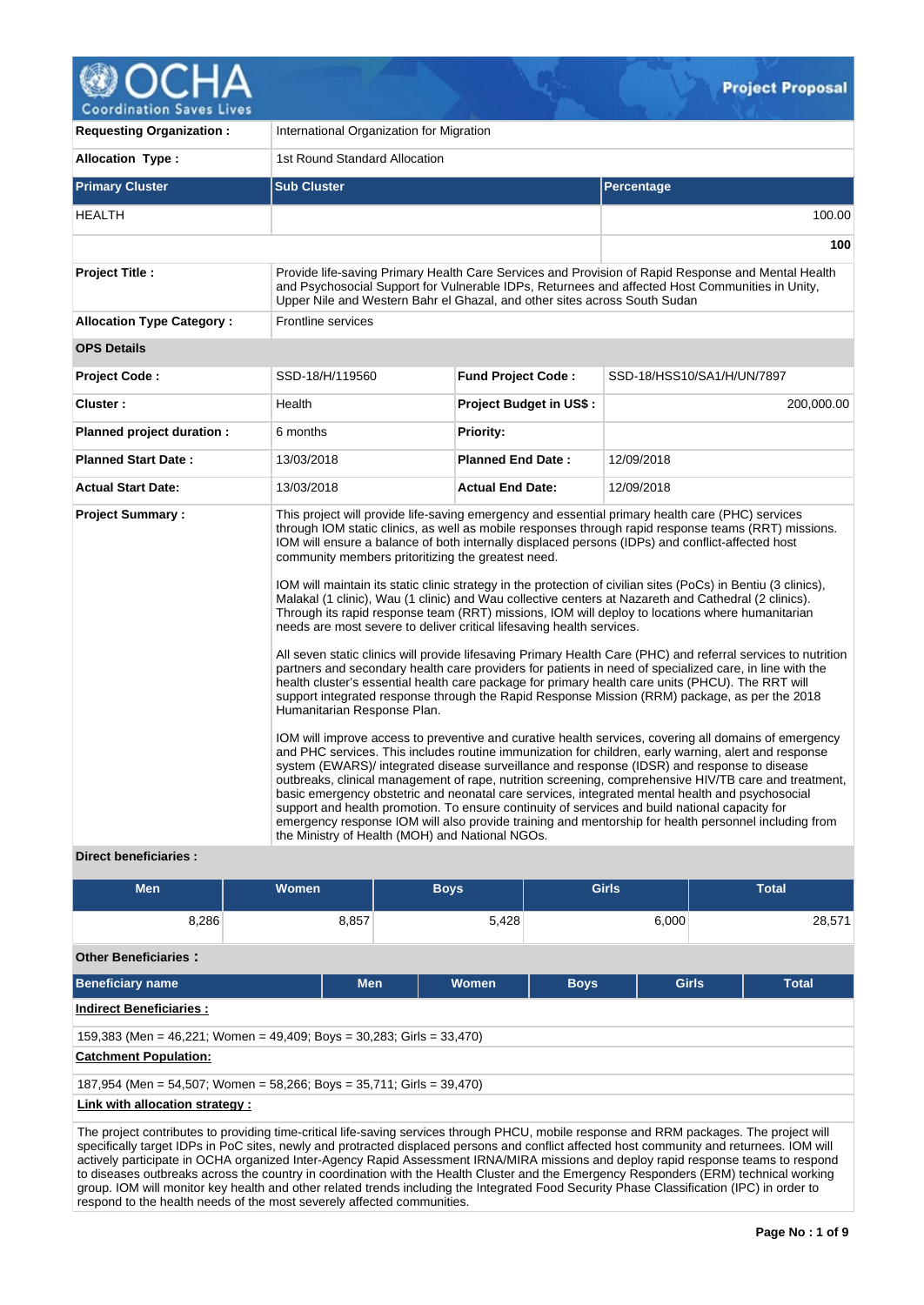# **Sub-Grants to Implementing Partners :**

| <b>Partner Name</b>                                    |                                 | <b>Partner Type</b> |  | <b>Budget in US\$</b>       |  |  |  |  |  |  |
|--------------------------------------------------------|---------------------------------|---------------------|--|-----------------------------|--|--|--|--|--|--|
|                                                        |                                 |                     |  |                             |  |  |  |  |  |  |
| Other funding secured for the same project (to date) : |                                 |                     |  |                             |  |  |  |  |  |  |
|                                                        | <b>Other Funding Source</b>     |                     |  | <b>Other Funding Amount</b> |  |  |  |  |  |  |
|                                                        |                                 |                     |  |                             |  |  |  |  |  |  |
| Organization focal point:                              |                                 |                     |  |                             |  |  |  |  |  |  |
| <b>Name</b>                                            | Title                           | <b>Email</b>        |  | <b>Phone</b>                |  |  |  |  |  |  |
| Teshome Adebabai                                       | Health Program<br>Coordinator   | tadebabai@iom.int   |  | +211912380097               |  |  |  |  |  |  |
| Beldina Gikundi                                        | <b>Emergency Health Officer</b> | bgikundi@iom.int    |  | +211912379549               |  |  |  |  |  |  |
| <b>BACKGROUND</b>                                      |                                 |                     |  |                             |  |  |  |  |  |  |

## **1. Humanitarian context analysis**

As the conflict in South Sudan enters its fifth year in 2018, the humanitarian crisis has continued to intensify and expand due to the compounding effects of widespread violence and the deteriorating economic situation. Conflict and economic crisis have taken a toll on health outcomes. Disease outbreaks have lasted longer than ever and reached previously unaffected areas, weakening already vulnerable people's ability to cope with multiple shocks. South Sudan repeatedly experiences multiple and simultaneous infectious disease outbreaks each year, most recently the cholera outbreak - the longest in the country's history1. In 2018, an estimated 5.2 million people in South Sudan will be in need of humanitarian healthcare services2.

The latest IPC report released on 26 February 2018 indicates that more than 7 million people in South Sudan - almost two-thirds of the population - could become severely food insecure in the coming months without sustained humanitarian assistance and access. The period of greatest risk will be the lean season, between May and July 2018. Particularly at risk are 155,000 people, including 29,000 children, who could suffer from the most-extreme levels of hunger. This represents a 40 percent increase in the number of severely food insecure people compared to January 2017.

### **2. Needs assessment**

Access to primary health care (PHC) services continues to be unavailable for a large majority of the population in South Sudan, with more than 56% of the population unable to access health care services. A shortage of health workers, a national health information system with poor reporting, and a reduction of health implementing partners on the ground since the July 2016 crisis has exacerbated the situation. The mental health and psychosocial burden increases each day that the conflict is prolonged. Women and girls are disproportionately impacted by the protracted crisis due to an increase in sexual and gender-based violence (SGBV). There are persistent challenges procuring and transporting essential medicine and medical supplies, which results in critical stock outs.

It is therefore imperative that lifesaving health care is provided through both static and mobile clinics to vulnerable individuals in prioritized areas. The health care system in South Sudan is required to be flexible and innovative in order to provide access to health care for the population. IOM does this through provision of primary health care (PHC) and reproductive health (RH) services through both semi-static and mobile clinics and rapid response team (RRT) mechanisms across South Sudan.

### **3. Description Of Beneficiaries**

This project will prioritize crisis affected populations facing the greatest needs, including both IDPs and vulnerable host communities. IOM RRTs will respond in areas prioritized in coordination with the health cluster. Within these target populations, IOM ensure access to services for the women, men, boys and girls along with the most vulnerable among these groups such as the youth, elderly, persons with disabilities and pregnant and lactating women. To ensure a coordinated response IOM works closely with health partners to identify and priortise beneficiaries of greatest need. IOM participates in both the national and state level health clusters, as well as regularly engages with health partners as needed (e.g. MSF, IMC, Concern Worldwide, etc.) through ad-hoc meetings as necessary.

Beneficiary reached in PoC sites (according to Health cluster target per county, people in need):

• Wau IDPs: 48,869

• Malakal IDPs: 24,402

• Bentiu IDPs: 114,683

 $Total = 187.954$ 

This grant will contribute to IOM reaching 12% of the IDPs in these locations = 22,571

RRT beneficiaries: Two RRT missions providing mobile PHC (outpatient) services, each reaching 3,000 people = 6,000

Grand total direct beneficiaries; 22,571+6,000 = 28,571

#### **4. Grant Request Justification**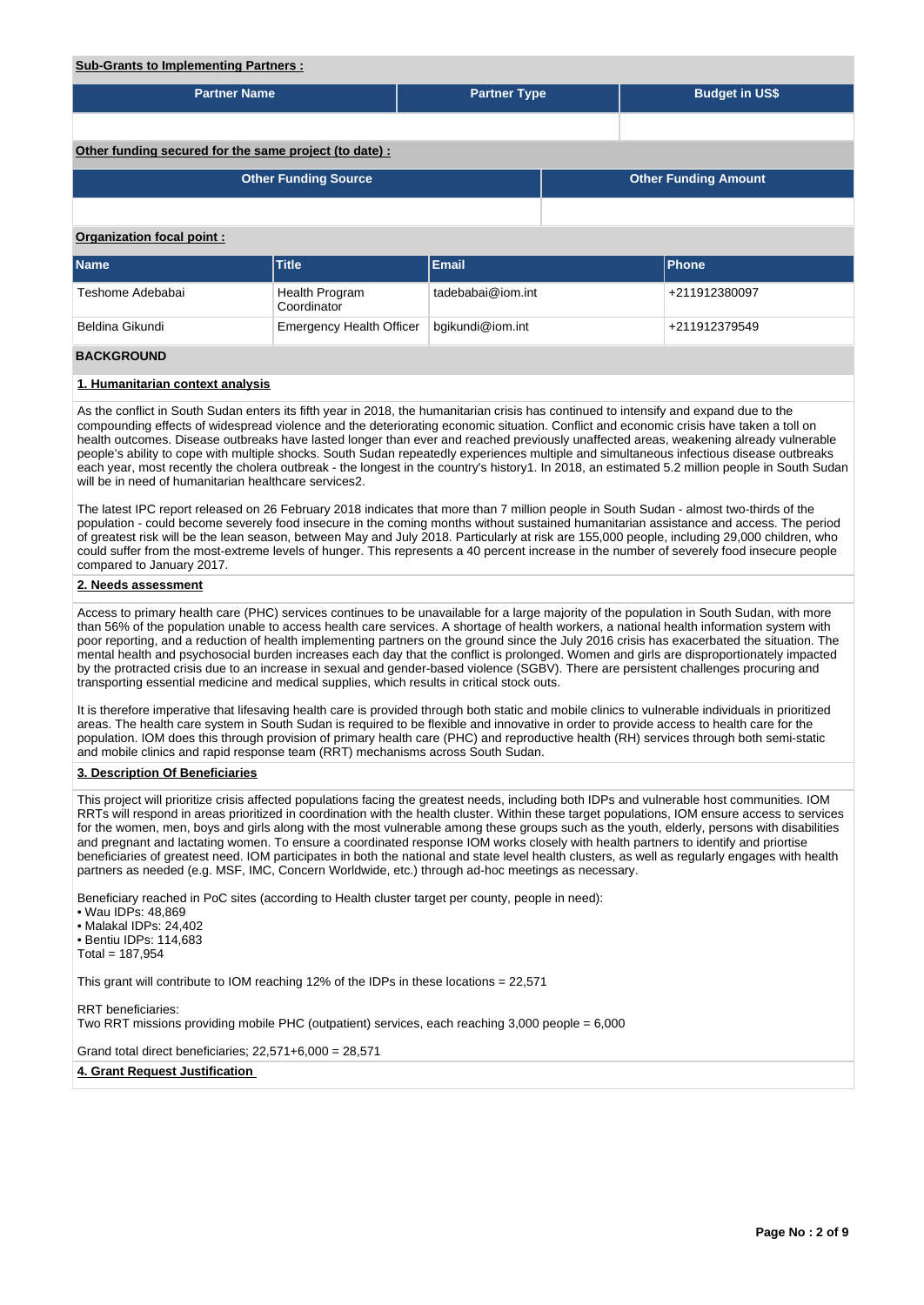Since January 2014, IOM has been providing life-saving emergency and essential PHC services. This includes patient consultations, immunizations for children under 5 and women of reproductive age, reproductive health services such as antenatal, postnatal and delivery services, as well as health promotion and education (both door to door, at clinics and through community based events).

IOM is a key partner providing lifesaving health services to affected populations in South Sudan. Throughout 2017, IOM provided 579,353 outpatient consultations for women, men, girls and boys in seven (7) static clinics in Bentiu, Malakal, and Wau PoC sites and collective centers in Wau town. IOM vaccinated 4,840 children under 5 years against measles, conducted 4,099 deliveries by skilled birth attendants, reached 25,795 women with antenatal care services, and reached 1,385,564 people with health promotion and education messages.

During 2107 IOM also conducted 16 RRT missions to high priority areas:

- Yei County Mobile outpatient clinic
- Jebel Teak (Wau County) Mobile outpatient clinic
- Hai Masna (Wau County Mobile outpatient clinic
- Logo, Ajio, Keriwa (Kajo Keji County) Mobile outpatient clinic
- Yirol East County Cholera case management
- Ayod County Cholera case management
- Ayod County Oral Cholera Vaccination Campaign (2 rounds)
- Rubkona County Oral Cholera Vaccination Campaign (2 rounds)
- Bentiu PoC site (Rubkona County) Oral Cholera Vaccination Campaign (2 rounds)
- Abayok, Payuer (Renk County) Mobile outpatient clinics
- Tonj East County Oral Cholera Vaccination Campaign (2 rounds)
- Budi County -- Oral Cholera Vaccination Campaign (1 round)

Through this project, IOM will maintain its static clinic strategy in the PoCs in Bentiu (3 clinics), Malakal (1 clinic), Wau (1 clinic) and Wau collective centres of Nazareth and Cathedral (2 clinics). All seven static clinics provide lifesaving PHC and referral services as per the Ministry of Health's Basic Package of Health and Nutrition Services in Primary Health Care, and basic emergency obstetric and newborn care (BeMONC) which includes antenatal and postnatal care, PMTCT, family planning services and Clinical management of rape, and integrated MHPSS services (with IOM MHPSS). IOM will also continue to provide mass and routine vaccinations through the expanded programme on immunization (EPI), as well as health and hygiene education and promotion (both door to door, at clinics and through community based events). Further, IOM will continue to provide comprehensive HIV and TB testing and treatment services in the PoC locations.

To address vulnerable populations outside of PoC sites, IOM will continue to mobilize its Rapid Response Health Teams (RRT), which deliver lifesaving PHC and outbreak response (including immunization campaigns) including hard to reach populations facing protection risks.

The conflict has created conditions that have left men and women and girls and boys vulnerable to stress and trauma and sexual and gender based violence. The protracted nature of the conflict has caused the traditional coping mechanisms to fragment. Beyond the acute emergency phase, IOM will continue to mainstream mental health and psychosocial support services (MHPSS) in coordination with IOM MHPSS teams. This will include training of health workers on Psychological First Aid (PFA), basic MHPSS needs and responses in emergency and post emergency situations, and the WHO mental health gap action plan (MhGAP).

### **5. Complementarity**

IOM's flexible model of health operations has evolved to comprise a combination of static and mobile clinics and rapid response mechanisms. With these models, IOM is able to respond to current health priorities as well as new and emerging disease trends.

IOM implements activities in South Sudan in cooperation with national and local government actors, humanitarian and development partners and with local communities. IOM is able to shift resources and staffing as needed, to respond to the changing needs of the population. IOM's has a distinct advantage in its role as a strong partner for both the Health and WASH clusters, through IOM's strong presence as a health partners in both Malakal, Wau and Bentiu POC sites and as IOM's designation as WASH Cluster lead for Upper Nile State.

Complementarity is achieved through collaboration with health cluster partners to ensure coverage, and avoid duplication of services.

Currently, IOM has complementary funding through USAID/OFDA and the Government of Japan to implement similar projects. **LOGICAL FRAMEWORK**

### **Overall project objective**

Sustaining life-saving Primary Health Care Services and Provision of Rapid Response and Mental Health and Psychosocial Support for Vulnerable IDPs, Returnees and affected Host Communities in Unity, Upper Nile and Western Bahr el Ghazal, and other sites across South Sudan.

| <b>HEALTH</b>                                                                                                                                                                  |                                                                                                       |                                 |
|--------------------------------------------------------------------------------------------------------------------------------------------------------------------------------|-------------------------------------------------------------------------------------------------------|---------------------------------|
| <b>Cluster objectives</b>                                                                                                                                                      | <b>Strategic Response Plan (SRP) objectives</b>                                                       | <b>Percentage of activities</b> |
| Improve access and scale-up<br>responsiveness to essential health-care<br>needs of the vulnerable populations by<br>focusing on the major causes of morbidity<br>and mortality | SO1: Save lives by providing timely and<br>integrated multisector assistance to reduce<br>acute needs | 80                              |
| Increase access to mental health and<br>psychosocial support services for vulnerable<br>people                                                                                 | SO3: Support at-risk communities to sustain<br>their capacity to cope with significant threats        | <b>20</b>                       |

**Contribution to Cluster/Sector Objectives :** This project will contribute to the reduction of avoidable mortality and morbidity through the provision of life-saving PHC services, TB and HIV diagnosis and treatment, as well as strengthening access to mental health and psychosocial support services (MHPSS) for vulnerable IDPs, returnees and conflict-affected host communities through semi-static and mobile services, as well as rapid response mechanisms.

## **Outcome 1**

Avoidable mortality remains under emergency threshold among target populations

**Output 1.1**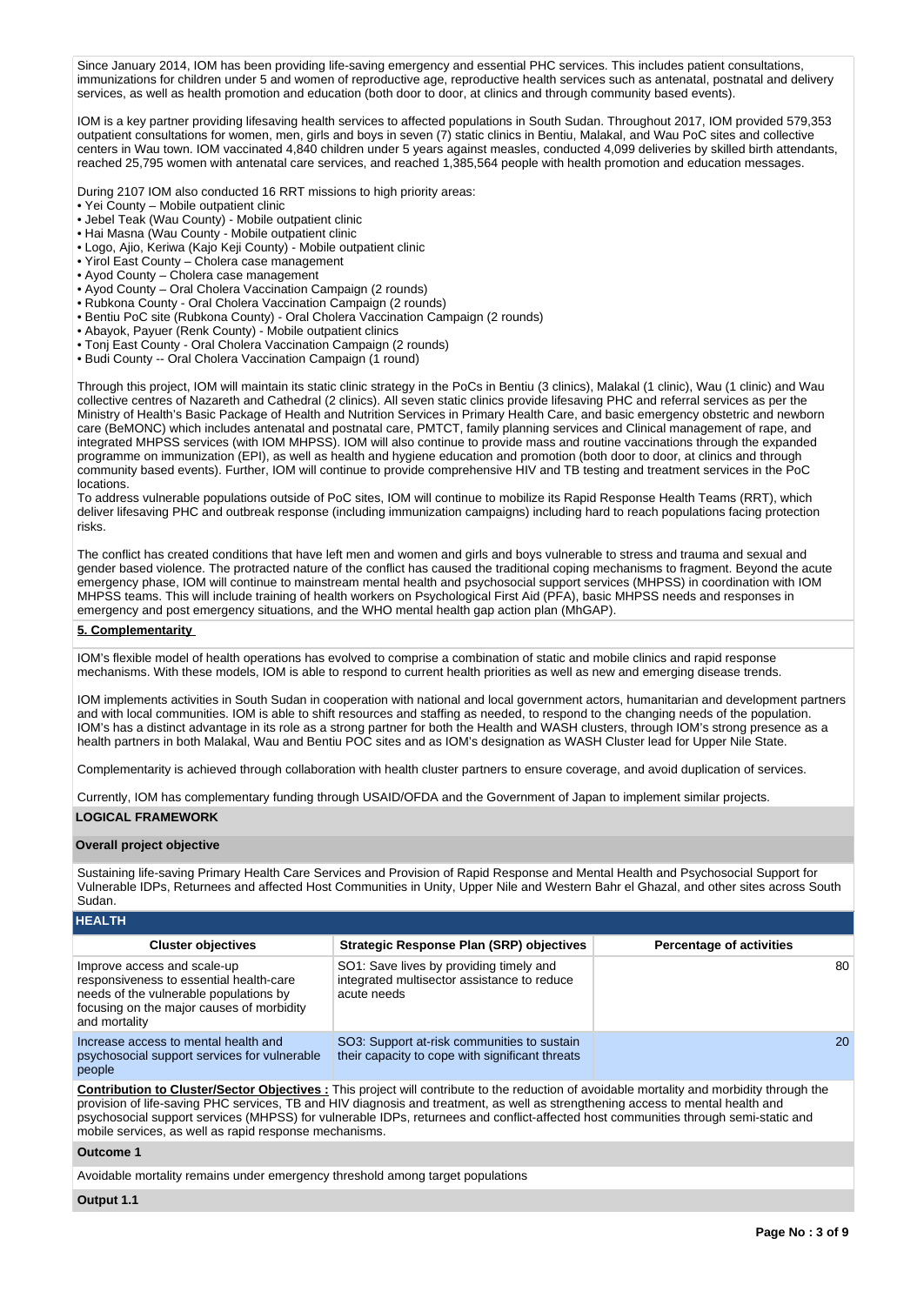# **Description**

Static health facilities are maintained ensuring provision of life-saving essential primary health care services

### **Assumptions & Risks**

Assuming IDPs remain in the PoC sites over the duration of the project, and that the operating environment remains conducive (e.g. safe) for IOM to continue to provide services through its static clinics. Assuming that logistics are able to deliver without blockages.

| <b>Indicators</b> |
|-------------------|
|-------------------|

| mulcators            |                                                          |                                                                                                                                                |                                |  |                   |     |                     |
|----------------------|----------------------------------------------------------|------------------------------------------------------------------------------------------------------------------------------------------------|--------------------------------|--|-------------------|-----|---------------------|
|                      |                                                          |                                                                                                                                                | <b>End cycle beneficiaries</b> |  |                   |     | <b>End</b><br>cycle |
| Code                 | <b>Cluster</b>                                           | <b>Indicator</b>                                                                                                                               | <b>Women</b><br><b>Men</b>     |  | <b>Boys</b> Girls |     | <b>Target</b>       |
| Indicator 1.1.1      | <b>HEALTH</b>                                            | (Frontline Services) Number of OPD<br>Consultations                                                                                            |                                |  |                   |     | 33,523              |
|                      |                                                          | <b>Means of Verification:</b> Weekly IDSR/EWARS reports, Health facility registers – morbidity and EPI                                         |                                |  |                   |     |                     |
| Indicator 1.1.2      | HEALTH                                                   | (Frontline Services) Number of children 6 months<br>to 15 years receiving measles vaccination in<br>emergency, outbreak or returnee situation. |                                |  | 134               | 139 | 273                 |
|                      |                                                          | <b>Means of Verification:</b> Weekly IDSR/EWARS reports, Health facility registers – morbidity and EPI                                         |                                |  |                   |     |                     |
| <b>Activities</b>    |                                                          |                                                                                                                                                |                                |  |                   |     |                     |
| Activity 1.1.1       |                                                          |                                                                                                                                                |                                |  |                   |     |                     |
|                      | Provide outpatient consultations for common diseases     |                                                                                                                                                |                                |  |                   |     |                     |
| Activity 1.1.2       |                                                          |                                                                                                                                                |                                |  |                   |     |                     |
| pre/post-natal care. |                                                          | Provide sexual and reproductive health services, including MISP, Emergency Obstetric and Newborn Care (EmONC), family planning and             |                                |  |                   |     |                     |
| Activity 1.1.3       |                                                          |                                                                                                                                                |                                |  |                   |     |                     |
|                      | Conduct EPI for target diseases with adequate cold chain |                                                                                                                                                |                                |  |                   |     |                     |
| Activity 1.1.4       |                                                          |                                                                                                                                                |                                |  |                   |     |                     |
|                      |                                                          | Basic management of SGBV survivors (PEP, treatment for STI, wound care)                                                                        |                                |  |                   |     |                     |
| Activity 1.1.5       |                                                          |                                                                                                                                                |                                |  |                   |     |                     |
|                      | Provide comprehensive HIV/AIDS care and treatment        |                                                                                                                                                |                                |  |                   |     |                     |
| Activity 1.1.6       |                                                          |                                                                                                                                                |                                |  |                   |     |                     |

Provide early case identification and treatment of TB

# **Activity 1.1.7**

Provide integrated package of MHPSS for people in need including PFA and PFA for Children (PFA-C), mhGAP-HIG

# **Output 1.2**

**Description**

Mobile rapid response team missions are deployed, reaching the most vulnerable people with the most acute health needs

# **Assumptions & Risks**

Assuming RRT missions can be deployed and that activities are able to be completed without hindrance or security affecting staff or implementation. Assuming that logistics are able to deliver without blockages. Risks and security and increased conflict over the dry season.

# **Indicators**

|                   |                                                                 |                                                                        |            | End cycle beneficiaries |      |           | <b>End</b><br>cycle |  |  |  |
|-------------------|-----------------------------------------------------------------|------------------------------------------------------------------------|------------|-------------------------|------|-----------|---------------------|--|--|--|
| Code              | <b>Cluster</b>                                                  | <b>Indicator</b>                                                       | <b>Men</b> | Women Boys Girls        |      |           | <b>Target</b>       |  |  |  |
| Indicator 1.2.1   | <b>HEALTH</b>                                                   | (Frontline Services) Number of Beneficiaries from<br>RRM/ICRM response | 1,740      | 1,860                   | 1.14 | 1,26<br>0 | 6,000               |  |  |  |
|                   | <b>Means of Verification: RRT mission reports, IDSR reports</b> |                                                                        |            |                         |      |           |                     |  |  |  |
| <b>Activities</b> |                                                                 |                                                                        |            |                         |      |           |                     |  |  |  |
| Activity 1.2.1    |                                                                 |                                                                        |            |                         |      |           |                     |  |  |  |

Deploy RRTS in hard to reach areas.

# **Additional Targets :**

# **M & R**

# **Monitoring & Reporting plan**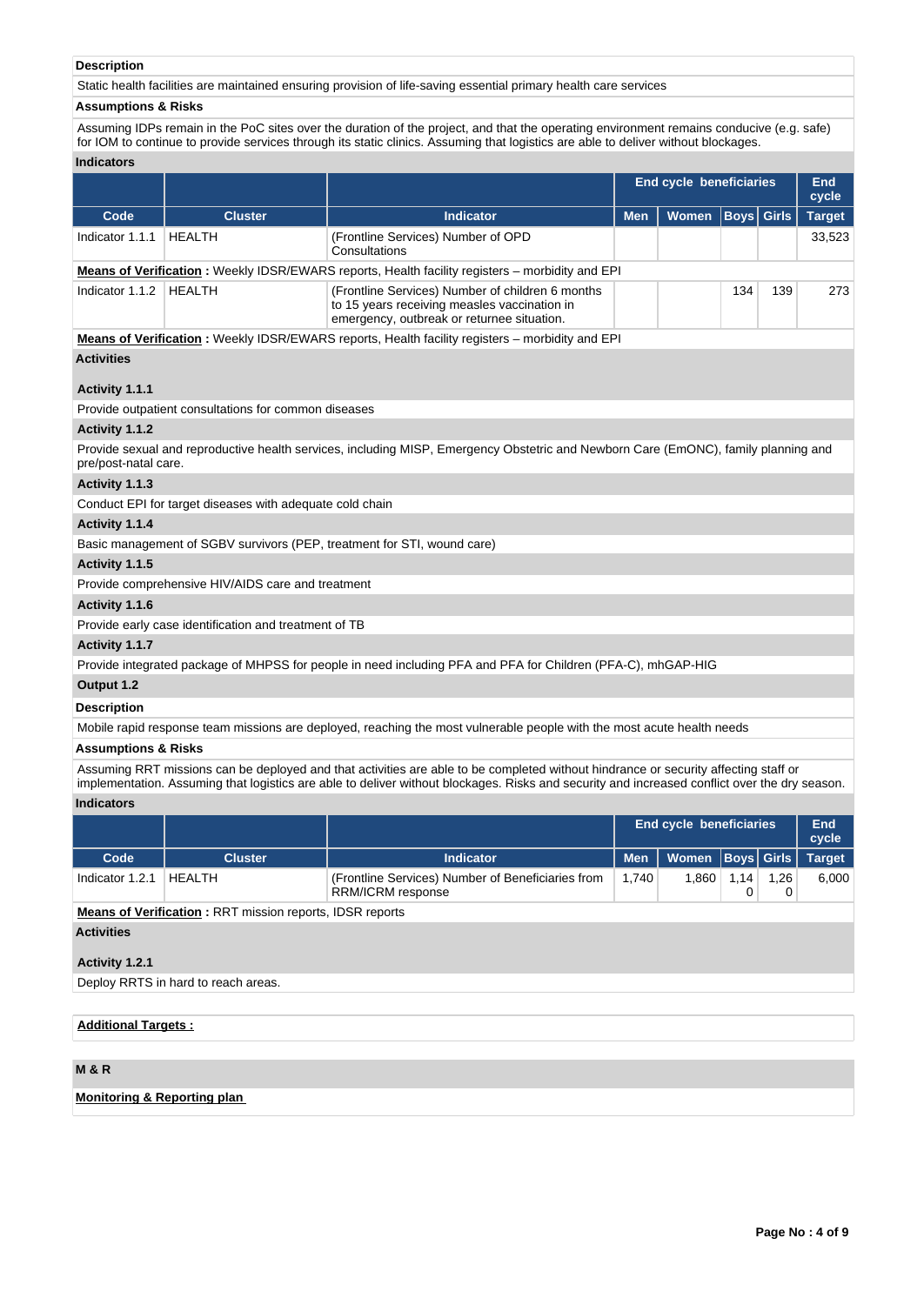IOM health staff in the field are required to send weekly reports to IOM Juba providing data on the number of consultations conducted, types and scope of morbidities, reproductive health data and vaccinations, as well as details on health promotion activities. The weekly reports are aggregated into monthly, quarterly, mid-year and annual reports. This regular flow of information from the field allows the Health Programme Coordinator to closely monitor morbidity trends, as well as individual project activities and how they contribute to achieving the project's expected results and overall objectives. Field monitoring and supportive supervision visits are also conducted by the Health Coordinator, Emergency Health Officer and M&E officer on a quarterly basis. Various tools are used for monitoring and evaluating quality of services and data such as the Clinical Quality Assessment checklist and the data quality verification tool to improve the PHC activities. Performance in every quarter is assessed in comparison to the previous quarters, recommendations are made and action points followed up to address sitespecific challenges noted during the monitoring visits. Based on the WHO Health Cluster Morbidity report and the Infectious Disease Surveillance Reporting (IDSR) form, IOM developed an excel sheet in late 2012 to capture all data which allows for easy sharing with relevant partners such as the WHO, the Ministry of Health at all levels, county coordinating mechanism lead agencies and donors. IOM's health team disseminates a quarterly one-pager with all stakeholders, including highlights and emerging disease trends.

### **Workplan**

| <b>Activity description</b>                                                                                                                                                    | Year | 1 | 3  | $\boldsymbol{A}$ | 5            | 6                       | $\overline{7}$          | 8 <sup>1</sup> | -9                      | 10 11 12 |  |
|--------------------------------------------------------------------------------------------------------------------------------------------------------------------------------|------|---|----|------------------|--------------|-------------------------|-------------------------|----------------|-------------------------|----------|--|
| Activity 1.1.1: Provide outpatient consultations for common diseases                                                                                                           | 2018 |   | X. | <b>X</b>         | ΙX.          | $X$ $X$ $X$             |                         |                | $\mathsf{I} \mathsf{X}$ |          |  |
| Activity 1.1.2: Provide sexual and reproductive health services, including MISP,<br>Emergency Obstetric and Newborn Care (EmONC), family planning and pre/post-<br>natal care. | 2018 |   | X  | $\mathsf{X}$     | ΙX.          | $ X $ $ X $             |                         | $\mathsf{X}$   | $\mathsf{X}$            |          |  |
| Activity 1.1.3: Conduct EPI for target diseases with adequate cold chain                                                                                                       | 2018 |   | X  | $\mathsf{x}$     | <sup>X</sup> | $\mathsf{X} \mathsf{X}$ |                         | lx.            | ΙX.                     |          |  |
| Activity 1.1.4: Basic management of SGBV survivors (PEP, treatment for STI,<br>wound care)                                                                                     | 2018 |   | X  | X                | <sup>X</sup> | ΙX.                     | $\mathsf{X}$            | IX.            | ΙX                      |          |  |
| Activity 1.1.5: Provide comprehensive HIV/AIDS care and treatment                                                                                                              | 2018 |   | X  | $\times$         | <sup>X</sup> | $\mathsf{X} \mathsf{X}$ |                         | lx.            | ΙX.                     |          |  |
| Activity 1.1.6: Provide early case identification and treatment of TB                                                                                                          | 2018 |   | X  | $\mathsf{x}$     | ΙX.          | $\mathsf{X}$            | $\mathsf{I} \mathsf{X}$ | IX.            | $\mathsf{\chi}$         |          |  |
| Activity 1.1.7: Provide integrated package of MHPSS for people in need including<br>PFA and PFA for Children (PFA-C), mhGAP-HIG                                                | 2018 |   | X  | X                | <sup>X</sup> | $\mathsf{X}$            | IX.                     | lx.            | ΙX                      |          |  |
| Activity 1.2.1: Deploy RRTS in hard to reach areas.                                                                                                                            | 2018 |   |    | X                |              |                         | X                       |                |                         |          |  |

# **OTHER INFO**

## **Accountability to Affected Populations**

IOM will develop a culture of engaging the community from the initiation of the project in order for the community to determine appropriate needs-based responses and to ensures that communities own the interventions. Stakeholder workshops will be organized and continued in all areas of operation. The community will be consulted and provided with information regarding the project implementation. This will include engaging existing CHD, Community elders, Women, Youth groups, religious leaders and representatives of beneficiaries. This will be the medium through which communities will be encouraged to express their concerns, views and provide regular feedback to the implementing partner in a regular structured modality. Other modalities for feedback that is useful to the communities/beneficiaries will also be considered; suggestion boxes will be maintained in all of IOM's static PHC clinic sites to enable a continuous feedback mechanism from the community. These feedbacks will form part of the project performance reporting to the health cluster and will help guide the fine tuning of the project to enhance positive beneficiary experience.

#### **Implementation Plan**

The Migration Health Unit is a thematic area of IOM South Sudan. The Migration Health Programme Coordinator is the overall manager tasked with coordinating all health programmes in the Mission. The Programme Manager is supported by an Emergency Health Officer who supervises all emergency programming, and an RRT Coordinator who oversees all RRT activities. At the field level, direct project implementation is coordinated and managed by experienced international health officers and supported by national staff who include medical assistants, nurses and midwives. IOM is responsible for direct implementation of all project activities.

IOM is an active member of the Health Cluster, and co-host of the HIV and TB in Emergencies sub-working group, rworking group and lead of the Mental Health Psychosocial Support Technical (MHPSS) working group. IOM works closely with Health Cluster lead World Health Organization (WHO), UNFPA and UNICEF and other national and international NGOs so that interventions are in line with Cluster priorities, applicable to the population in need and administered per agreed upon standards. IOM coordinates with County Health Departments and State Ministries of Health, as well as partners in project locations.

#### **Coordination with other Organizations in project area**

| Name of the organization    | Areas/activities of collaboration and rationale                                                                                                                                                                                        |
|-----------------------------|----------------------------------------------------------------------------------------------------------------------------------------------------------------------------------------------------------------------------------------|
| IRC, World Relief, MSF, IMC | Providing PHC services in Bentiu PoC in Sector 4, Providing PHC<br>services in Bentiou PoC in Sector 2, Secondary health care provider<br>in Bentiu and Malakal PoCs, Providing PHC services in Malakal PoC<br>in Sector 1 and Wau PoC |

# **Environment Marker Of The Project**

A: Neutral Impact on environment with No mitigation

### **Gender Marker Of The Project**

2a-The project is designed to contribute significantly to gender equality

#### **Justify Chosen Gender Marker Code**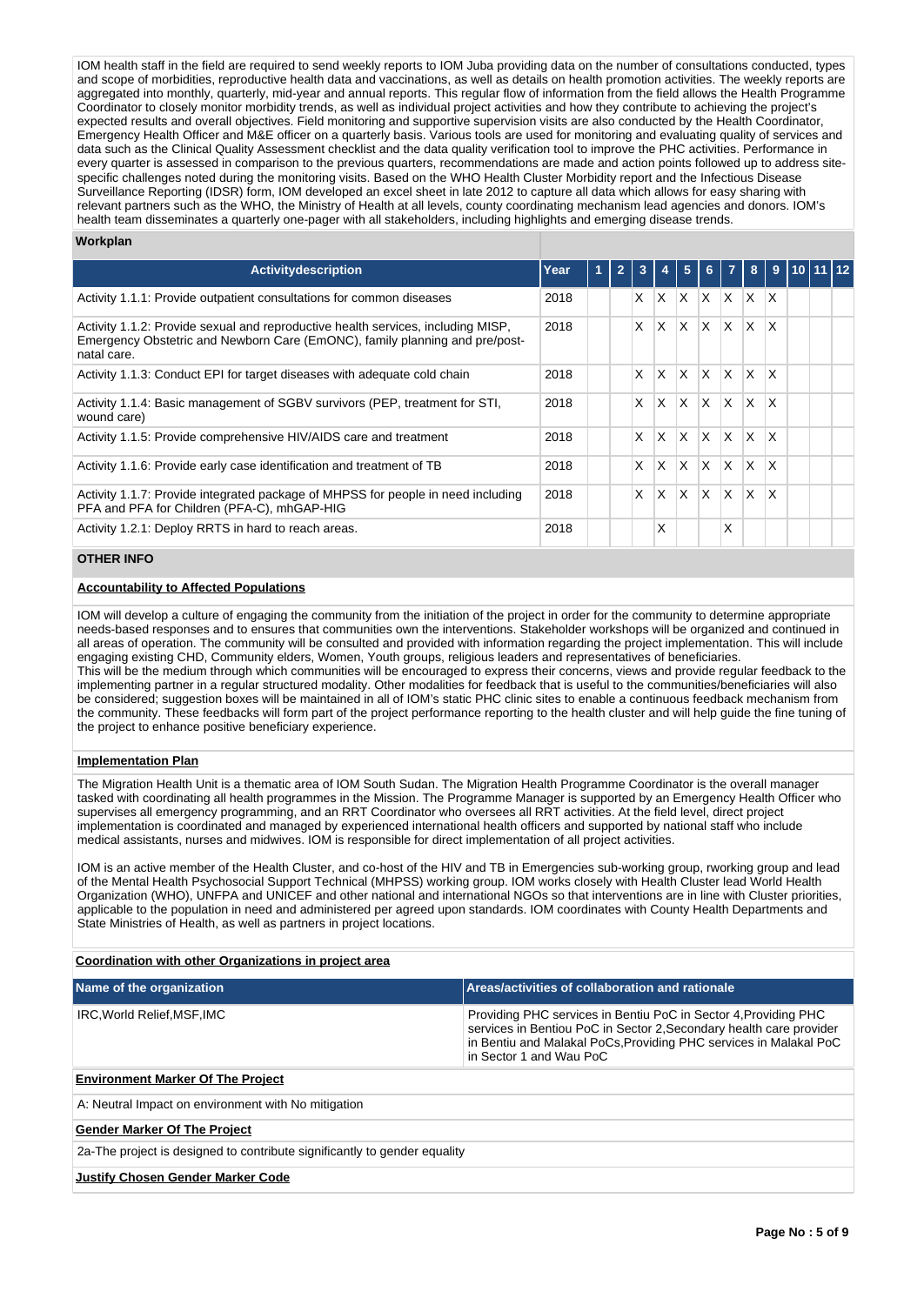All IOM project activities from proposal design, assessments, implementation and monitoring of activities mainstream gender. For instance, during project design the health vulnerabilities for men, women, boys and girls are identified and analyzed in terms of how the project can appropriately and adequately address each set of needs. For implementation, the gender breakdown of the staff hired by IOM is also considered as an important component of gender mainstreaming. IOM aims to have at least 50% of our clinical staff be female. Furthermore, gender disaggregation is critical in IOM's standard operating procedures for best practice of collection and analysis of beneficiary health data. IOM considers the different needs of men and women, different age groups and people with disability in the design and implementation of their project.

### **Protection Mainstreaming**

IOM is committed to engaging with affected communities at all phases of the program cycle and activities take into consideration specific needs of beneficiaries. Activities are implemented following assessments that include participation and involvement with different groups, including women and girls where possible. Populations with specific vulnerabilities are considered and targeted with assistance to meet specific needs, using methodologies that ensure access. The role of women and men in activities is monitored to ensure Do No Harm principles. The unique health vulnerabilities for all groups are identified and analysed to adequately address each set of needs. For example, health awareness campaigns and sessions address specific needs woman and girls, in safe spaces using trusted community members. Gender disaggregation is critical in IOM's standard operating procedures for collection and analysis of health data.

This project will cater to the latest lifesaving needs, in line with the aims and objectives of the Health Cluster. This SSHF supported intervention is consistent with the basic humanitarian principles of humanity, neutrality, and impartiality. The project will support the delivery of current essential lifesaving services to continue protecting the lives of the most vulnerable groups in South Sudan, particularly women, and children during emergency situations. This project operates with the understanding that activities will take into account equity principles that promote the protection of women and girls. This health project also take into consideration cross-cutting issues, and at all stages of the project cycle, health practitioners work with experts from CCCM, and WASH, amongst others, to ensure that programming is effective, targeted and making the most of key resources and staff for the benefit of IDPs. This multi-sector approach is only possible due to the emphasis IOM places on working directly with partners to ensure effective communications. This reduces overlap and duplication and provides the most of resources where needed the most.

# **Country Specific Information**

## **Safety and Security**

IOM South Sudan maintains an ongoing capacity to provide analysis of conflict and security issues throughout the country. The Safety and Security Unit (SSU) is able to react to developing situations to ensure the safety and security of the organization's staff and provide support to partners in the field. To inform longer term planning, IOM South Sudan tracks indicators that have the potential to affect longer-term stability which is then mapped and shared internally on a monthly basis. IOM uses available indicators to carry out scenario planning which informs and can be used to alter programming to more effectively address the changing context and make suitable preparations, both for programmatic purposes and in regard to safety and security of staff.

To mitigate these risks, IOM is a member of the UN Department of Safety and Security (UNDSS), which includes local field structures as well as tailored protocols for South Sudan, and oversight at the country level by the Security Management Team. IOM is a permanent member of the SMT, which provides recommendations and consultation on security policy and criteria in coordination with the designated security representative of the SRSG, and the UN in New York. Furthermore, staff in the field undergo a series of security trainings and are properly equipped with personal protective equipment and communication devices. While our operations require staff to often go into insecure areas, IOM does its best to ensure that all staff have the proper knowledge, training and equipment to ensure their safety. Lastly, IOM follows UNDSS protocols for including security clearance and convoy travel for vehicles.

## **Access**

IOM has significant experience operating RRTs across South Sudan. UN negotiations improve access to some areas, but fighting can erupt without warning and criminality is increasingly targeting humanitarians. Safety and security of IOM's personnel is priority. IOM follow guidance provided by the IOM SSU and is able to react to developing situations to ensure the safety and security of the organization's staff. Further, IOM has internal processes in place to ensure the safety and security of staff who are operating in insecure locations. IOM's Security Officers advises on potential challenges in the operation area, while the Safety and Security Unit provides advice for potential security issues.

# **BUDGET**

| Code | <b>Budget Line Description</b>                         |   | D / S Quantity | Unit<br>cost  | <b>Duration</b><br><b>Recurran</b><br>ce | $\frac{9}{6}$<br>charged<br>to CHF | <b>Total Cost</b> |
|------|--------------------------------------------------------|---|----------------|---------------|------------------------------------------|------------------------------------|-------------------|
|      | 1. Staff and Other Personnel Costs                     |   |                |               |                                          |                                    |                   |
| 1.1  | Migration Health Programme Coordinator (Int Staff, P3) | D | 1              | 16,50<br>0.00 | 6                                        | 5.00                               | 4,950.00          |
|      |                                                        |   |                |               |                                          |                                    |                   |
| 1.2  | Migration Health Emergency Officer (Int Staff, P2)     | D | $\mathbf{1}$   | 14,00<br>0.00 | 6                                        | 5.00                               | 4,200.00          |
|      |                                                        |   |                |               |                                          |                                    |                   |
| 1.3  | Migration Health RRT Coordinator (Int Staff, P2)       | D | $\mathbf{1}$   | 14,00<br>0.00 | 6                                        | 5.00                               | 4,200.00          |
|      |                                                        |   |                |               |                                          |                                    |                   |
| 1.4  | Migration Health Officer - Bentiu (Int Staff, P2)      | D | 1              | 14,00<br>0.00 | 6                                        | 10.00                              | 8,400.00          |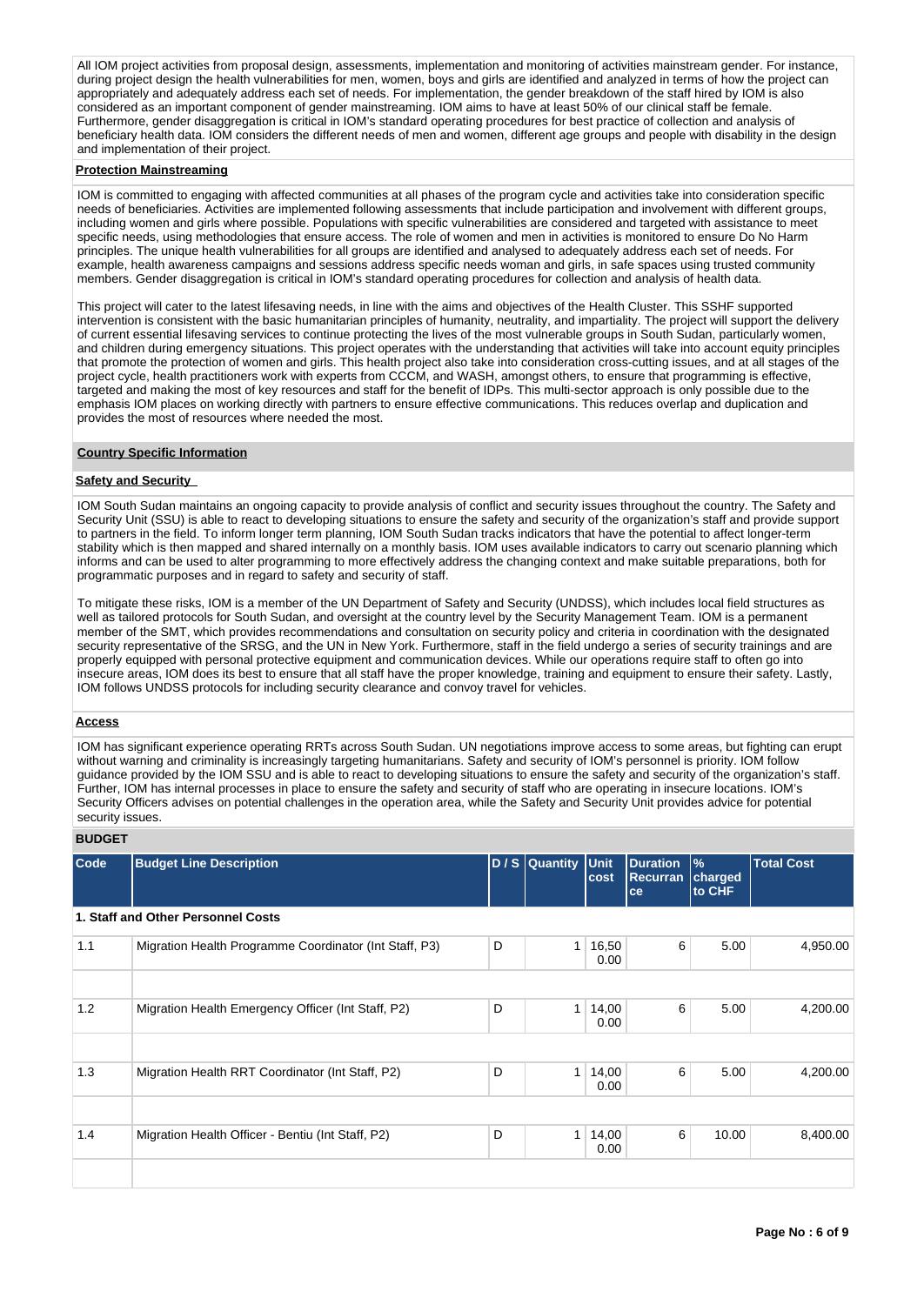| 1.5          | Migration Health Officer - Wau (Int Staff, P2)                                                                                                                                                                                                                  | D           |   | 1   14,00<br>0.00       | 6              | 10.00 | 8,400.00   |
|--------------|-----------------------------------------------------------------------------------------------------------------------------------------------------------------------------------------------------------------------------------------------------------------|-------------|---|-------------------------|----------------|-------|------------|
| 1.6          | Medical Assistants/Clinical Officers (Nat Staff, G4)                                                                                                                                                                                                            | D           |   | $5 \mid 2,400$<br>.00   | 6              | 20.00 | 14,400.00  |
| 1.7          | Nurses (Nat Staff, G3)                                                                                                                                                                                                                                          | D           |   | $5 \mid 2,100$<br>.00   | 6              | 20.00 | 12,600.00  |
| 1.8          | Midwives (Nat Staff, G3)                                                                                                                                                                                                                                        | D           |   | 3 2,100<br>.00          | 6              | 20.00 | 7,560.00   |
| 1.9          | National Medical Officer (Nat Staff, NO-A)                                                                                                                                                                                                                      | D           |   | $1 \mid 4,600$<br>.00   | 6              | 10.00 | 2,760.00   |
| 1.10         | International Support Costs (Finance, Admin, HR, PSU,<br>Logistics and Procurement, IT, Security)                                                                                                                                                               | S           |   | 2 16,50<br>0.00         | 6              | 5.00  | 9,900.00   |
| 1.11         | National Support Costs (Finance, Admin, HR, PSU, Logistics<br>and Procurement, IT, Security, Drivers)                                                                                                                                                           | $\mathbb S$ |   | $6 \mid 2,800$<br>.00   | 6              | 10.00 | 10,080.00  |
| 1.12         | RRT Health Officers (Int Staff, P1)                                                                                                                                                                                                                             | D           |   | 4 12,00<br>0.00         | 6              | 10.00 | 28,800.00  |
|              | <b>Section Total</b>                                                                                                                                                                                                                                            |             |   |                         |                |       | 116,250.00 |
|              | 2. Supplies, Commodities, Materials                                                                                                                                                                                                                             |             |   |                         |                |       |            |
| 2.1          | Medicines and medical supplies (Medicines and supplies costs<br>are calculated based average monthly consumption (ACM)<br>reports from clinics. This included medicines as well as<br>medical supplies including syringes, gauze, cotton wool,<br>gloves, etc.) | D           | 1 | 350,0<br>00.00          | 1              | 4.00  | 14,000.00  |
|              |                                                                                                                                                                                                                                                                 |             |   |                         |                |       |            |
| 2.2          | Transportation and Storage of Medicines and Medical<br>Commodities (Cost includes freight, storage and distribution<br>costs. Transportation costs estimated using cargo flight costs<br>from IOM vendors)                                                      | D           |   | $1 \mid 120,0$<br>00.00 | 1              | 5.00  | 6,000.00   |
|              |                                                                                                                                                                                                                                                                 |             |   |                         |                |       |            |
|              | <b>Section Total</b>                                                                                                                                                                                                                                            |             |   |                         |                |       | 20,000.00  |
| 3. Equipment |                                                                                                                                                                                                                                                                 |             |   |                         |                |       |            |
| NA           | <b>NA</b>                                                                                                                                                                                                                                                       | NA          | 0 | 0.00                    | 0              | 0     | 0.00       |
|              | ΝA                                                                                                                                                                                                                                                              |             |   |                         |                |       |            |
|              | <b>Section Total</b>                                                                                                                                                                                                                                            |             |   |                         |                |       | 0.00       |
|              | 4. Contractual Services                                                                                                                                                                                                                                         |             |   |                         |                |       |            |
| NA           | <b>NA</b>                                                                                                                                                                                                                                                       | NA          | 0 | 0.00                    | 0              | 0     | 0.00       |
|              | NA                                                                                                                                                                                                                                                              |             |   |                         |                |       |            |
|              | <b>Section Total</b>                                                                                                                                                                                                                                            |             |   |                         |                |       | 0.00       |
| 5. Travel    |                                                                                                                                                                                                                                                                 |             |   |                         |                |       |            |
| 5.1          | RRT Travel (Estimated number of trips based on projected<br>estimates. Cost based on UNHAS flight costs at 550 USD per<br>return trip)                                                                                                                          | D           |   | 5 550.0<br>0            | $\overline{2}$ | 50.00 | 2,750.00   |
|              |                                                                                                                                                                                                                                                                 |             |   |                         |                |       |            |
| $5.2\,$      | RRT DSA (Estimated number of days based onprojected<br>estimates. Based on IOM standard costs - 91USD p/d)                                                                                                                                                      | D           |   | 50 91.00                | 2              | 50.00 | 4,550.00   |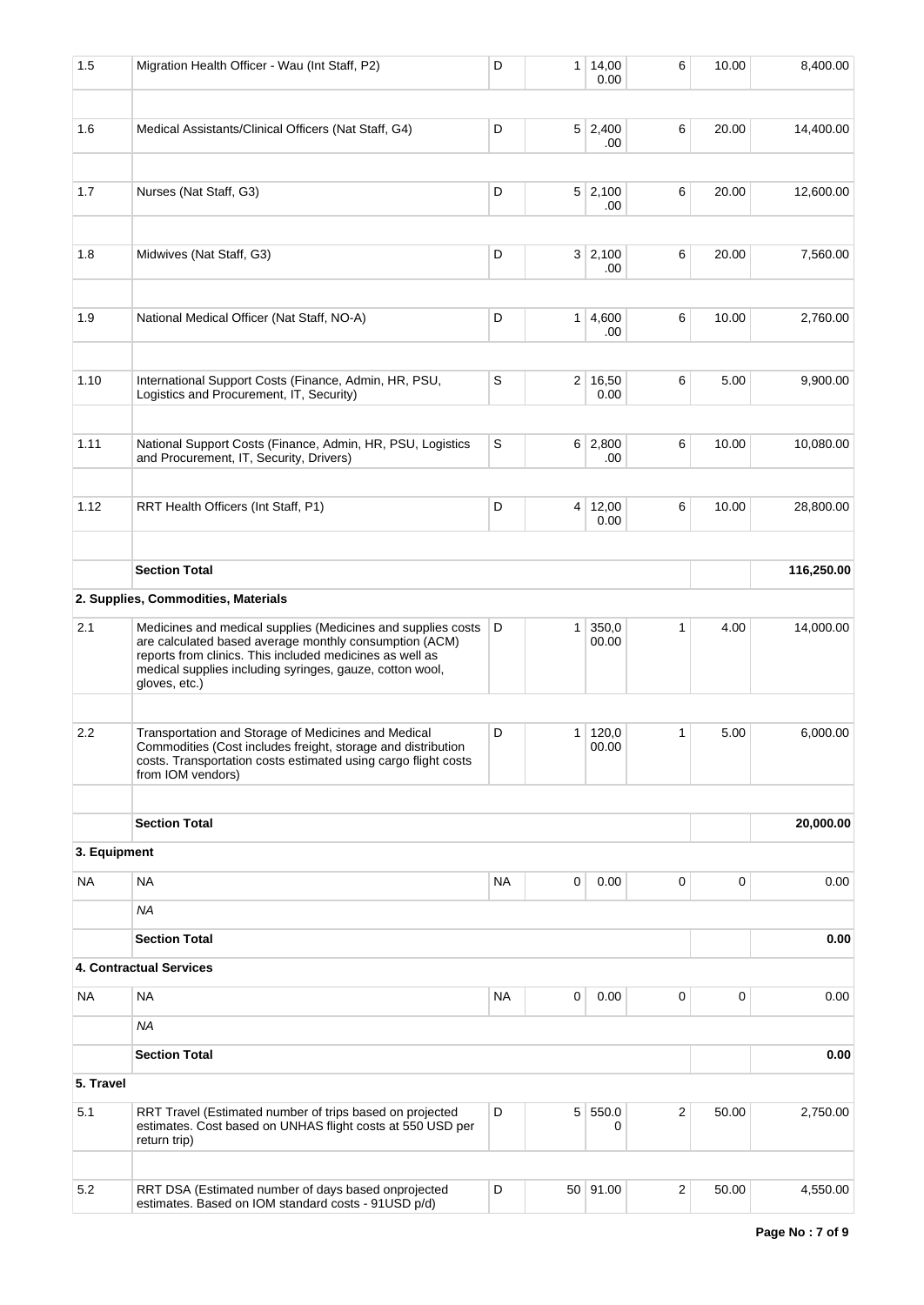|                   | <b>Section Total</b>                                                                                                                                                                                                                                                                                |                                          |           |                |                        |   |                      | 7,300.00   |
|-------------------|-----------------------------------------------------------------------------------------------------------------------------------------------------------------------------------------------------------------------------------------------------------------------------------------------------|------------------------------------------|-----------|----------------|------------------------|---|----------------------|------------|
|                   | 6. Transfers and Grants to Counterparts                                                                                                                                                                                                                                                             |                                          |           |                |                        |   |                      |            |
| NA.               | <b>NA</b>                                                                                                                                                                                                                                                                                           |                                          | <b>NA</b> | 0              | 0.00                   | 0 | 0                    | 0.00       |
|                   | ΝA                                                                                                                                                                                                                                                                                                  |                                          |           |                |                        |   |                      |            |
|                   | <b>Section Total</b>                                                                                                                                                                                                                                                                                |                                          |           |                |                        |   |                      | 0.00       |
|                   | 7. General Operating and Other Direct Costs                                                                                                                                                                                                                                                         |                                          |           |                |                        |   |                      |            |
| 7.1               | Daily Workers/Volunteers - Bentiu, Malakal, Wau                                                                                                                                                                                                                                                     |                                          | S         |                | $1 \mid 30,00$<br>0.00 | 6 | 10.00                | 18,000.00  |
| 7.2               | RRT Field Operations (Cost per mission - includes on the<br>ground logistical support for missions)                                                                                                                                                                                                 |                                          | S         |                | 1 50,00<br>0.00        | 2 | 10.00                | 10,000.00  |
| 7.3               | Office Rent, Maintenance, Utilities and Other Common Costs(<br>Shared costs are directly linked to the project implementation,<br>based on a well-justified, reasonable and fair allocation<br>system. Rent, cleaning, water, electricity. Project only charged<br>2% of entire costs for mission.) |                                          | S         | 1 <sup>1</sup> | 108,4<br>00.00         | 6 | 0.50                 | 3,252.00   |
| 7.4               | Communication Costs (Standard communication costs<br>supplies for use by project staff. This project only charged 2%<br>of yearly cost.)                                                                                                                                                            |                                          | S         |                | 1   111,0<br>00.00     | 6 | 0.50                 | 3,330.00   |
| 7.5               | Vehicle Running Costs (Costs include fuel, repair and<br>maintenance and other vehicle related costs, project charged<br>2% of entire mission's yearly cost.)                                                                                                                                       |                                          | S         |                | $1 \mid 71,50$<br>0.00 | 6 | 0.50                 | 2,145.00   |
| 7.6               | Security & Shared Radio Room Costs (Security contract costs<br>and common radio costs project charged 2% of entire costs for<br>mission of yearly cost.)                                                                                                                                            |                                          | S         | 1 <sup>1</sup> | 160,0<br>00.00         | 6 | 0.50                 | 4,800.00   |
| 7.7               | Other Office Costs (Costs include bank charges, office<br>supplies, office furniture, IT equipment and materials and other<br>office costs not covered by other budget lines, project charged<br>2% of entire mission's yearly costs)                                                               |                                          | S         |                | 1   61,29<br>6.26      | 6 | 0.50                 | 1,838.89   |
|                   | <b>Section Total</b>                                                                                                                                                                                                                                                                                |                                          |           |                |                        |   |                      | 43,365.89  |
| <b>SubTotal</b>   |                                                                                                                                                                                                                                                                                                     |                                          |           | 95.00          |                        |   |                      | 186,915.89 |
| Direct            |                                                                                                                                                                                                                                                                                                     |                                          |           |                |                        |   |                      | 123,570.00 |
| Support           |                                                                                                                                                                                                                                                                                                     |                                          |           |                |                        |   |                      | 63,345.89  |
| <b>PSC Cost</b>   |                                                                                                                                                                                                                                                                                                     |                                          |           |                |                        |   |                      |            |
|                   | <b>PSC Cost Percent</b>                                                                                                                                                                                                                                                                             |                                          |           |                |                        |   |                      | 7.00       |
| <b>PSC Amount</b> |                                                                                                                                                                                                                                                                                                     |                                          |           |                |                        |   |                      | 13,084.11  |
| <b>Total Cost</b> |                                                                                                                                                                                                                                                                                                     |                                          |           |                |                        |   |                      | 200,000.00 |
|                   | <b>Project Locations</b>                                                                                                                                                                                                                                                                            |                                          |           |                |                        |   |                      |            |
|                   | <b>Location</b><br><b>Estimated</b>                                                                                                                                                                                                                                                                 | <b>Estimated number of beneficiaries</b> |           |                |                        |   | <b>Activity Name</b> |            |

| Location         | Estimated Estimated number of beneficiaries<br>percentage<br>of budget<br>for each<br><b>location</b> |          |                                    | for each location |                         | <b>Activity Name</b> |  |  |
|------------------|-------------------------------------------------------------------------------------------------------|----------|------------------------------------|-------------------|-------------------------|----------------------|--|--|
|                  |                                                                                                       |          | Men   Women   Boys   Girls   Total |                   |                         |                      |  |  |
| Unity -> Rubkona |                                                                                                       | 34 2,762 |                                    |                   | 2,953 1,810 2,000 9,525 |                      |  |  |